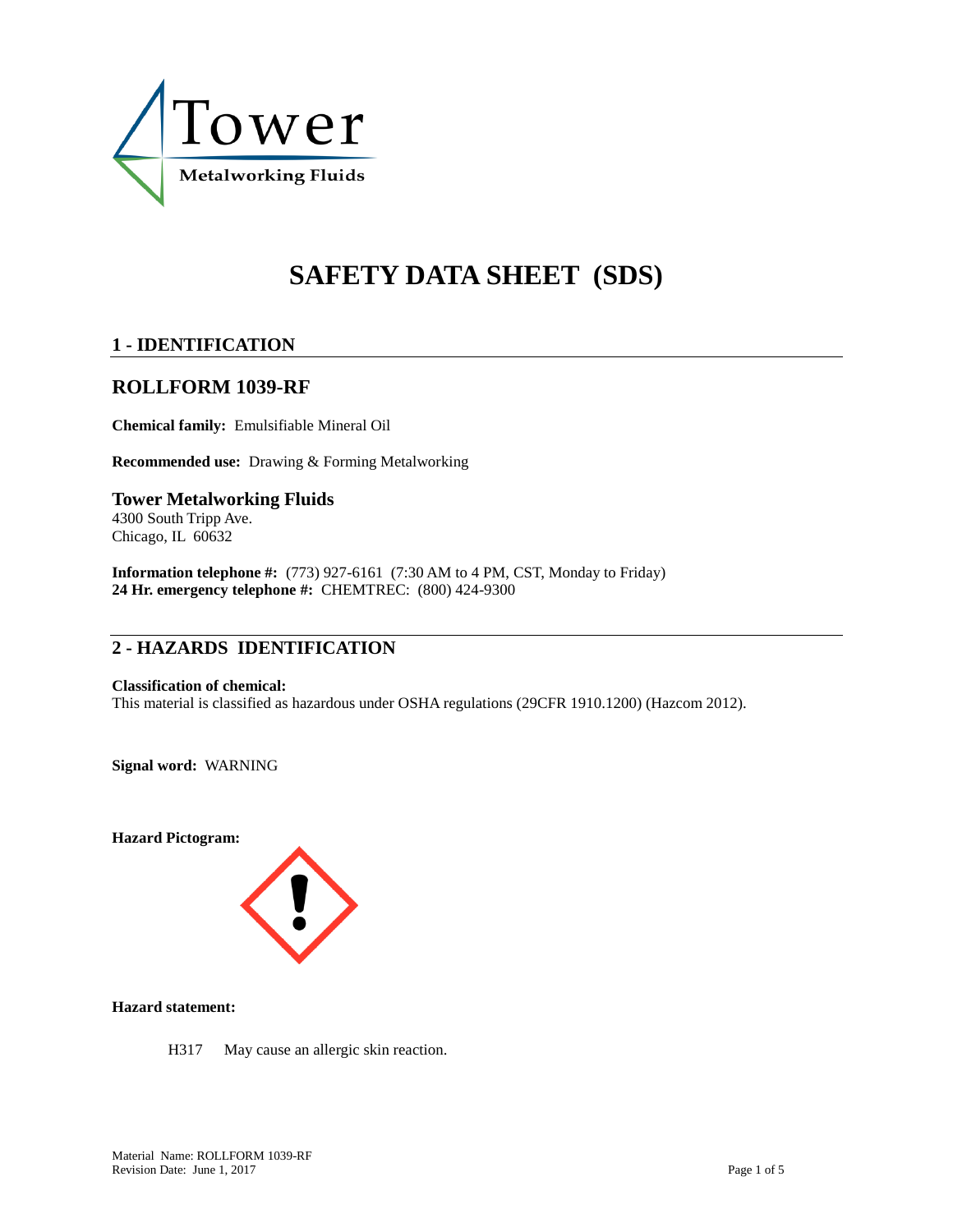

#### **Precautionary statement:**

| <b>Prevention</b> |                                                                            |
|-------------------|----------------------------------------------------------------------------|
| P <sub>261</sub>  | Avoid breathing mist/vapors/spray.                                         |
| P <sub>272</sub>  | Contaminated work clothing should not be allowed out of the workplace.     |
| P <sub>280</sub>  | Wear chemical resistant gloves, goggles and face shield.                   |
| <b>Response</b>   |                                                                            |
| $P302 + P352$     | IF ON SKIN: Wash with plenty of water and mild soap.                       |
| $P333 + P313$     | If skin irritation or rash occurs: Get medical advice/attention.           |
| $P362 + P364$     | Take off contaminated clothing and wash it before reuse.                   |
| <b>Disposal</b>   |                                                                            |
| <b>P501</b>       | Dispose of contents/containers in accordance with federal, state and local |
|                   | regulations.                                                               |

## **3 - COMPOSITION/ INFORMATION ON INGREDIENTS**

| Chemical name                                                                                  | CAS# | <b>Concentration</b> |
|------------------------------------------------------------------------------------------------|------|----------------------|
| Ingredients classified as non-hazardous under OSHA regulations (29CFR 1900-1200) (Hazcom 2012) |      |                      |

# **4 - FIRST-AID MEASURES**

#### **Description of first aid measures:**

Inhalation: If overcome by fumes from hot product, move to fresh air. Get medical attention.

Ingestion: Do not induce vomiting. Get medical attention.

- Skin: Wash with warm water and mild soap. Remove contaminated clothing. Launder or dry-clean soiled clothing before reuse.
- Eye: Remove contact lenses, if present and easy to do. Flush with water for 15 minutes or until irritation subsides. Get medical attention.

#### **Symptoms and effects, both acute and delayed:**

Acute: Skin exposure may cause slight irritation to personnel with allergenic tendencies. Eye contact may result in transient corneal inflammation.

Chronic: Prolonged or repeated skin contact may tend to remove natural oils, resulting in the development of dermatitis.

## **5 - FIRE-FIGHTING MEASURES**

#### **Extinguishing media:**

Suitable: Foam, carbon dioxide, dry chemicals, water fog or spray.

Unsuitable: Do not use straight streams of water, as this will spread the fire.

**Specific hazards and combustion products:** Products may include and are not limited to oxides of carbon, nitrogen, sulfur, possible hydrogen chloride evolution upon combustion.

**Special protective equipment and precautions for fire-fighters:** If near fire, cool exposed containers with cold water to prevent rupture. If a spill has not ignited, use water spray to disperse vapors. Minimize breathing fumes. Firefighters should wear NIOSH/MSHA approved self-contained breathing apparatus and full protective clothing. Treat as oil fire.

# **6 - ACCIDENTAL RELEASE MEASURES**

**Personal precautions, protective equipment and emergency procedures:** All persons dealing with the spill should wear appropriate personal protective equipment. Keep others away from spill. Restrict access to area until the spill has been cleaned up.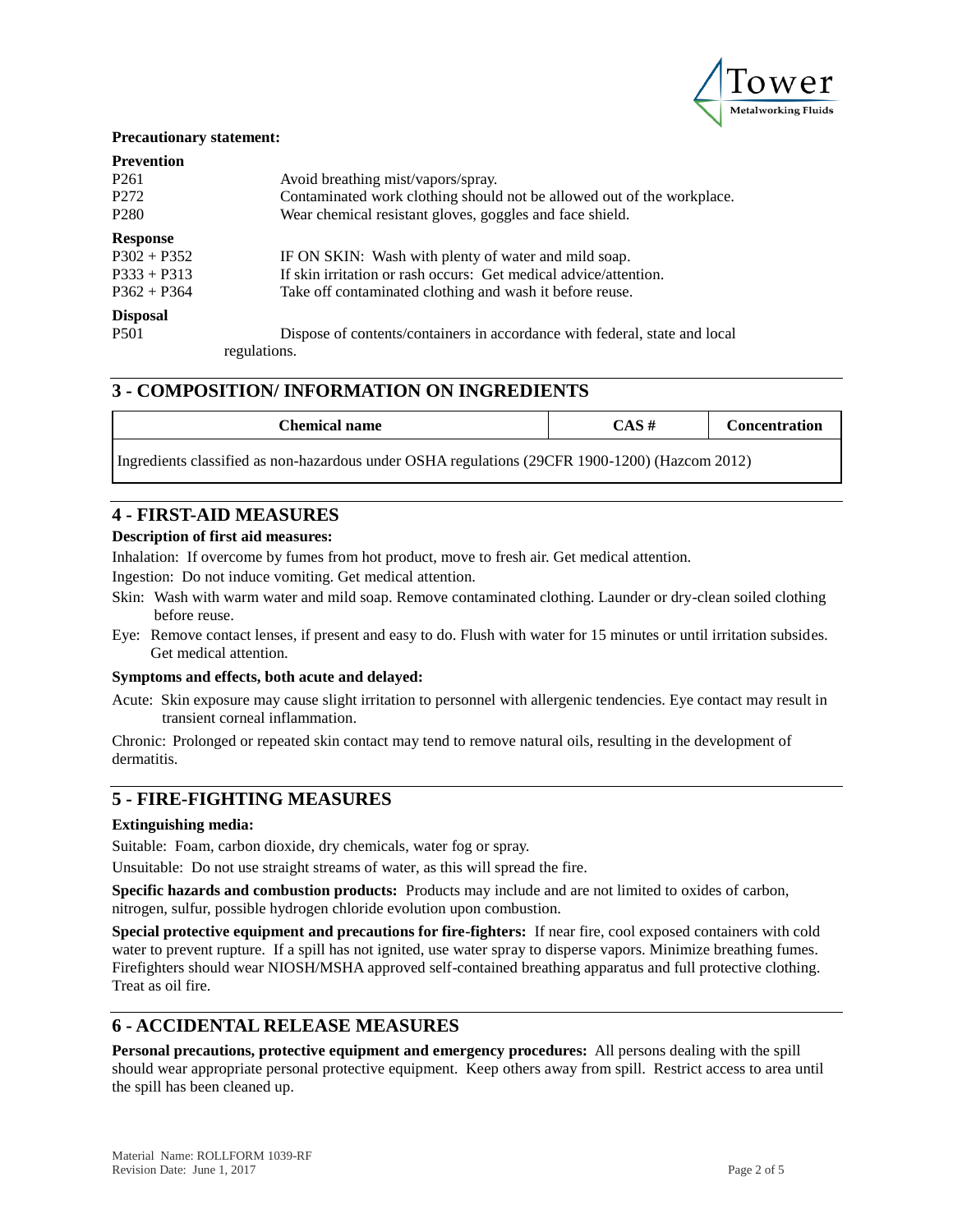

**Methods and materials for containment and cleaning up:** Contain spill and transfer to suitable containers or soak up in absorbent medium. If spill enters sewer, notify proper authorities.

## **7 - HANDLING AND STORAGE**

| <b>Precautions for safe handling:</b> Wear proper personal protective equipment. Minimize breathing hot vapors.<br>Avoid prolonged or repeated contact with skin, eyes and clothing. Wash<br>thoroughly before meals and at end of work periods. Launder or dry-clean soiled<br>clothing before reuse.                                     |
|--------------------------------------------------------------------------------------------------------------------------------------------------------------------------------------------------------------------------------------------------------------------------------------------------------------------------------------------|
| <b>Conditions for safe storage:</b> Keep containers closed when not in use. Protect from freezing temperatures. Avoid<br>heating above 120°F for prolonged periods of time. Do not store or handle near<br>ignition sources or strong oxidants. Empty containers may retain product residue; all<br>precautions apply to empty containers. |

**Incompatible materials:** Strong oxidizing materials.

# **8 - EXPOSURE CONTROLS/ PERSONAL PROTECTION**

**Exposure limits:** 5 mg/m<sup>3</sup> as oil mist in air.

**Engineering controls:** Good general ventilation should be used.

**Individual protection measures and personal protective equipment:** Splash goggles, face shield, chemical and oil resistant gloves. Use chemical resistant apron if needed to avoid prolonged or repeated skin contact. **TLV (THRESHOLD LIMIT VALUE):** 5mg/m<sup>3</sup> as oil mist in air over an 8 hour daily exposure (ACGIH)

# **9 - PHYSICAL AND CHEMICAL PROPERTIES**

| Appearance:                                       | Amber Liquid                                                              |
|---------------------------------------------------|---------------------------------------------------------------------------|
| Odor:                                             | <b>Bland Hydrocarbon</b>                                                  |
| Odor threshold:                                   | Data currently unavailable                                                |
| Product pH:                                       | 9.3                                                                       |
| <b>Freezing point:</b>                            | $32^{\circ}F$                                                             |
| <b>Boiling point:</b>                             | Data currently unavailable                                                |
| <b>Flash point:</b>                               | Typical $340^{\circ}$ F (171 °C)                                          |
| Evaporation rate: $\langle 0.01 \rangle$ (BA = 1) |                                                                           |
| <b>Flammability:</b>                              | Information not available                                                 |
|                                                   | Upper/lower flammability limits: LEL: 0.9% UEL: 7.0%                      |
| Vapor pressure: $< 0.01$ mm Hg                    |                                                                           |
| <b>Vapor density:</b> $>1$ (Air = 1)              |                                                                           |
| <b>Relative density:</b> $1.00$ (Water = 1)       |                                                                           |
| <b>Solubility:</b> Emulsifies in water            |                                                                           |
|                                                   | <b>Partition coefficient (n-octanol/water):</b> Information not available |
|                                                   | <b>Auto-ignition temperature:</b> Information not available               |
|                                                   | <b>Decomposition temperature:</b> Information not available               |
| Viscosity: Information not available              |                                                                           |

## **10 - STABILITY AND REACTIVITY**

**Chemical stability:** Material is stable under normal conditions.

**Possibility of hazardous reactions:** Hazardous polymerization will not occur.

**Conditions to avoid:** Avoid heat, sparks, open flames and other ignition sources.

**Incompatible materials:** Strong oxidizing agents.

**Hazardous decomposition products:** Material does not decompose at ambient temperatures. Decomposition products may include and are not limited to oxides of carbon, nitrogen, sulfur, possible hydrogen chloride evolution upon combustion.

# **11 - TOXICOLOGICAL INFORMATION**

#### **Information on likely routes of exposure:**

Inhalation: Yes Ingestion: Yes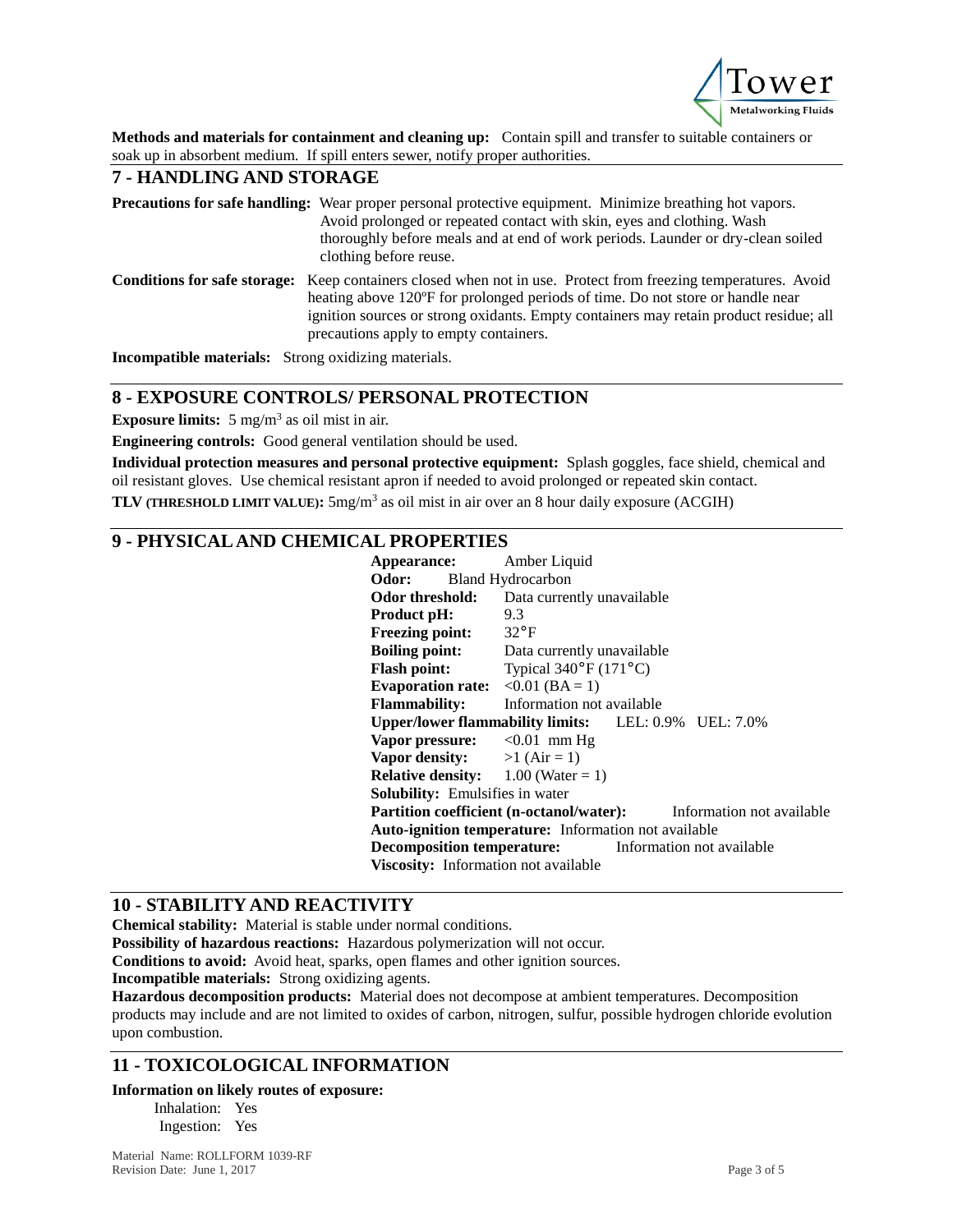

Skin: Yes Eye: Yes

#### **Potential Symptoms of exposure:**

Inhalation: May cause irritation of respiratory tract. Avoid breathing vapors or mist of this product. Prolonged inhalation may be harmful.

Ingestion: Do not ingest. Small amounts (a tablespoonful) swallowed during normal handling operations are not likely to cause injury; swallowing amounts larger than that may cause injury.

Skin: Minimally toxic under normal use. May be mildly irritating with prolonged and/or repeated skin contact.

Eye: Direct contact with eyes may cause irritation. Injuries not expected under normal use.

**Toxicological data:** Data not available.

**NTP, IARC or OSHA carcinogen:** None of the constituents of this product have been identified as possible or proven carcinogens by NTP, IARC, or OSHA.

## **12 - ECOLOGICAL INFORMATION**

**Ecotoxicity:** May cause long-term adverse effects in the aquatic environment. **Persistence and degradability:** Data not available. **Bioaccumulative potential:** Has the potential to bioaccumulate. **Mobility in soil:** Data not available. **Other adverse effects:** None known.

## **13 - DISPOSAL CONSIDERATIONS**

**Waste disposal method:** Dispose of in accordance with federal, state and local regulations. This product contains chlorinated paraffins which are not subject to section 313 provisions of SARA Title III.

## **14 - TRANSPORT INFORMATION**

**DOT Shipping:** Not regulated by the U.S. Department of Transportation as a hazardous material.

# **15 - REGULATORY INFORMATION**

**Sara III** (Superfund Amendment and Reauthorization Act of 1986) 40 CFR Part 372 and 40 CFR Part 355

Sections 302, 304 and 40 CFR Part 355 – Extremely Hazardous Substances:

| Component                                                                                                                                       | $^{0}/_{0}$ | $RO$ (lbs.)   | TPO (lbs.)               | CAS#                     |  |  |  |
|-------------------------------------------------------------------------------------------------------------------------------------------------|-------------|---------------|--------------------------|--------------------------|--|--|--|
| <b>NONE</b>                                                                                                                                     |             |               | $\overline{\phantom{0}}$ | $\overline{\phantom{0}}$ |  |  |  |
| Sections 311, 312 and 40 CFR Part 355 – Hazard Categories:                                                                                      |             |               |                          |                          |  |  |  |
| <b>ACCUTE(IMMEDIATE HEALTH HAZARD):</b>                                                                                                         |             | <b>YES</b>    | <b>FIRE HAZARD:</b>      | <b>YES</b>               |  |  |  |
| <b>CHRONIC (DELATED HEALTH HAZARD):</b>                                                                                                         |             | NO.           | <b>REACTIVE HAZARD:</b>  | NO.                      |  |  |  |
| <b>SUDDEN PRESSURE RELEASE:</b>                                                                                                                 |             | NO.           |                          |                          |  |  |  |
| Sections 313 and 40 CFR Part 372 – Toxic Chemicals:                                                                                             |             |               |                          |                          |  |  |  |
| Component                                                                                                                                       |             | $\frac{0}{0}$ | CAS#                     |                          |  |  |  |
| <b>NONE</b>                                                                                                                                     |             |               |                          |                          |  |  |  |
| <b>CERCLA</b> (Comprehensive Environmental Response, Compensation and Liability Act)<br>Section 102 and 40 CFR Part 302 – Hazardous Substances: |             |               |                          |                          |  |  |  |

| Component   | $\frac{6}{9}$ | $RO$ (lbs.) | CAS#   |
|-------------|---------------|-------------|--------|
| <b>NONE</b> | $\sim$        | $\sim$      | $\sim$ |